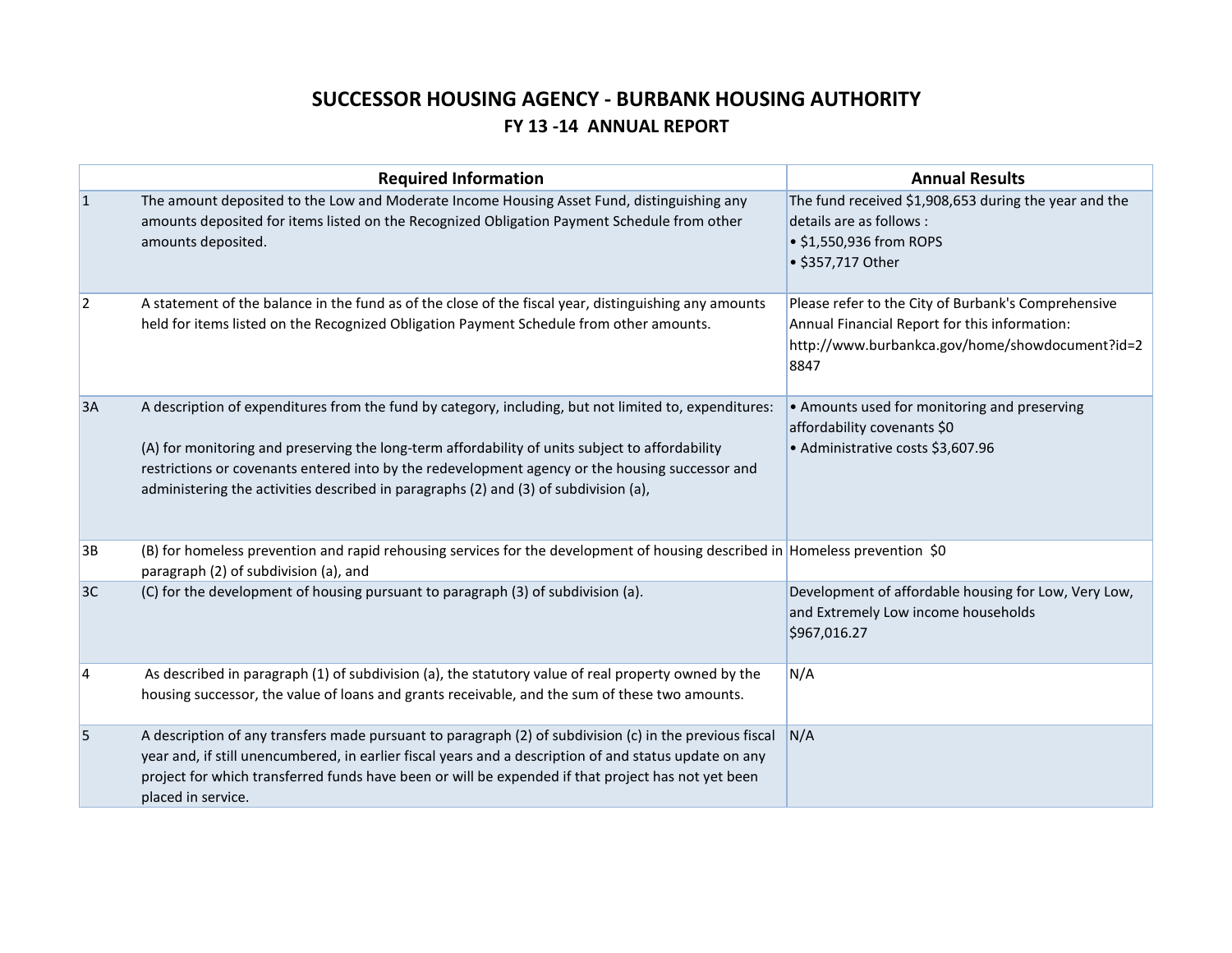## **SUCCESSOR HOUSING AGENCY - BURBANK HOUSING AUTHORITY**

#### **FY 13 -14 ANNUAL REPORT**

| 6              | A description of any project for which the housing successor receives or holds property tax revenue<br>pursuant to the Recognized Obligation Payment Schedule and the status of that project.                                                                                                                                                                                                                                                            | · 2223-2235 N. Catalina - A 20-unit affordable housing<br>development with Burbank Housing Corporation in<br>accordance with former RDA Resolution No. R-2251; the<br>project is complete.<br>• \$306,526.20 was paid to the Burbank Housing<br>Corporation for Developer Fees earned in accordance<br>with previously-approved affordable housing<br>agreements.<br>• \$4,340 was paid to the Burbank Housing Corporation<br>for asset management fees in accordance with a<br>previously-approved affordable housing agreement for<br>the Keeler-Elliott (Habitat for Humanity) project.<br>Construction of project has been completed. However<br>the asset management fee obligation is still in effect. |
|----------------|----------------------------------------------------------------------------------------------------------------------------------------------------------------------------------------------------------------------------------------------------------------------------------------------------------------------------------------------------------------------------------------------------------------------------------------------------------|--------------------------------------------------------------------------------------------------------------------------------------------------------------------------------------------------------------------------------------------------------------------------------------------------------------------------------------------------------------------------------------------------------------------------------------------------------------------------------------------------------------------------------------------------------------------------------------------------------------------------------------------------------------------------------------------------------------|
| 7              | For interests in real property acquired by the former redevelopment agency prior to February 1,<br>2012, a status update on compliance with Section 33334.16. For interests in real property acquired<br>on or after February 1, 2012, a status update on the project.                                                                                                                                                                                   | With one exception, activities consistent with the<br>development of affordable housing have been<br>completed for all properties that were acquired prior to<br>February 1, 2012. The exception lies in the property at<br>57 E. Palm Avenue, in August 2014 the property was sold<br>and the proceeds of the sale were returned to the Low<br>and Moderate Income Housing Asset Fund. The Agency<br>has no interests in real property acquired after February<br>1, 2012.                                                                                                                                                                                                                                  |
| $\overline{8}$ | A description of any outstanding obligations pursuant to Section 33413 that remained to transfer to<br>the housing successor on February 1, 2012, of the housing successor's progress in meeting those<br>obligations, and of the housing successor's plans to meet unmet obligations. In addition, the housing<br>successor shall include in the report posted on its Internet Web site the implementation plans of the<br>former redevelopment agency. | The Agency has no obligation related to the<br>development of replacement housing.                                                                                                                                                                                                                                                                                                                                                                                                                                                                                                                                                                                                                           |
| 9              | The information required by subparagraph (B) of paragraph (3) of subdivision (a).                                                                                                                                                                                                                                                                                                                                                                        | N/A                                                                                                                                                                                                                                                                                                                                                                                                                                                                                                                                                                                                                                                                                                          |